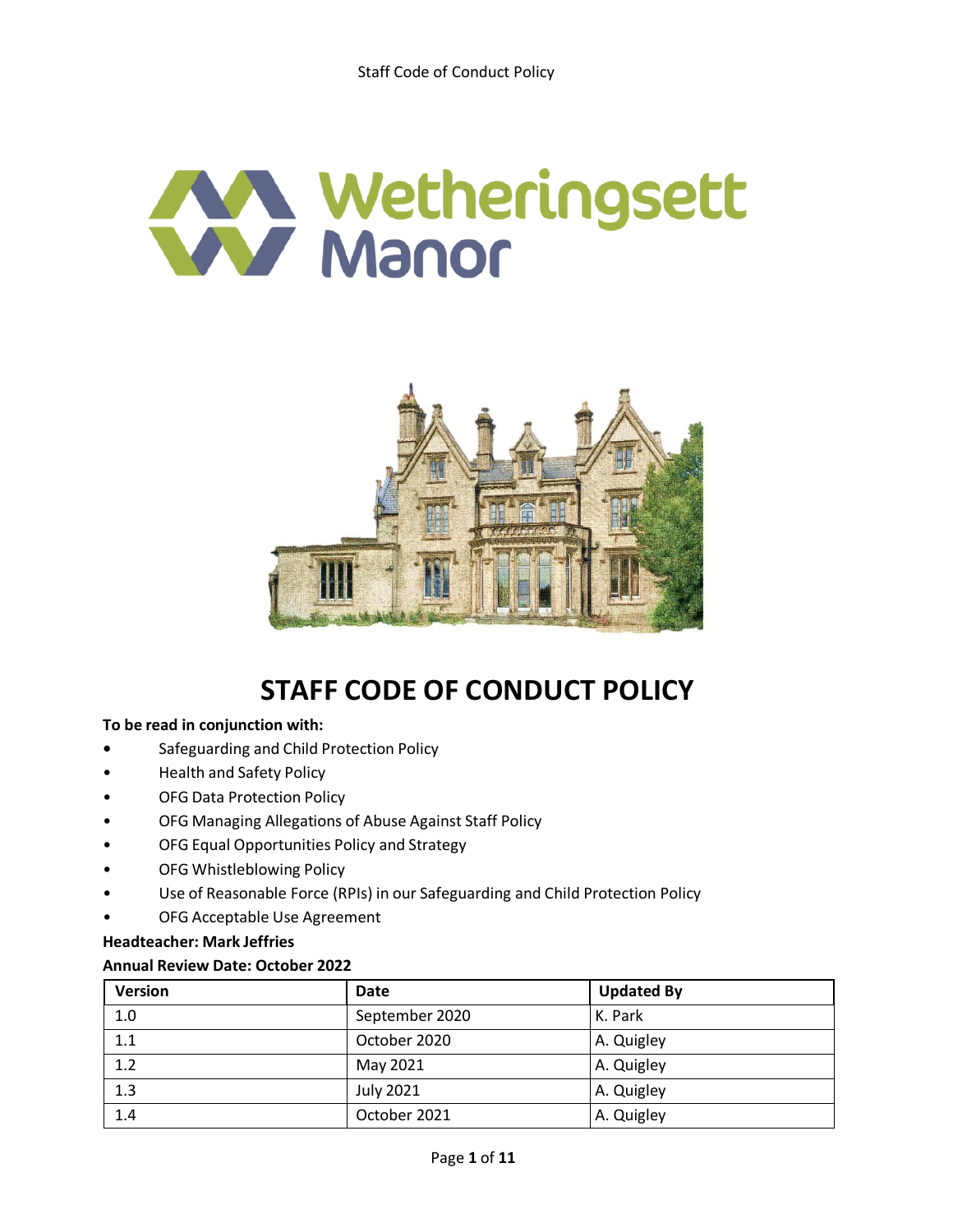# **Contents**

| <b>Section</b>          | <b>Topic</b>                                 | <b>Page Number</b> |
|-------------------------|----------------------------------------------|--------------------|
| 1                       | <b>Statement of Intent</b>                   | 2, 3               |
| $\overline{2}$          | Legal Framework                              | 3                  |
| 3                       | <b>Safeguarding Pupils</b>                   | 3                  |
| 4                       | <b>Appearance and Dress</b>                  | $\overline{4}$     |
| 5                       | Attendance                                   | 4                  |
| 6                       | <b>Professional Behaviour and Conduct</b>    | 4                  |
| $\overline{\mathbf{z}}$ | <b>Conduct Outside of Work</b>               | 4, 5               |
| 8                       | <b>Smoking, Alcohol and Other Substances</b> | 5                  |
| 9                       | <b>Health and Safety</b>                     | 5                  |
| 10                      | <b>Declaration of Interests</b>              | 5, 6               |
| 11                      | <b>Relationships with Pupils</b>             | 6, 7               |
| 12                      | <b>Physical Contact with Pupils</b>          | 7,8                |
| 13                      | <b>Showering and Changing</b>                | 8                  |
| 14                      | <b>Transporting Pupils</b>                   | 8                  |
| 15                      | <b>Financial Inducements</b>                 | 8, 9               |
| 16                      | <b>E-Safety</b>                              | 9                  |
| 17                      | <b>Premises, Equipment and Communication</b> | 9, 10              |
| 18                      | <b>Photography and Videos</b>                | 10                 |
| 19                      | Data Protection and Confidentiality          | 10                 |
| 20                      | <b>Probity of Records</b>                    | 11                 |
| 21                      | <b>Contacts</b>                              | 11                 |
| 22                      | <b>Monitoring and Review</b>                 | 11                 |

# **1) Statement of Intent**

Wetheringsett Manor School (WMS) expects all of its pupils to receive the highest possible quality of teaching and learning within a positive and respectful environment.

Employees at the school should understand that their own behaviour, and the manner in which they conduct themselves with their colleagues, pupils, parents/carers and other stakeholders, sets an example.

WMS recognises that the majority of staff members act appropriately and treat each other with dignity and respect; however, we consider it important to clarify the expected standards.

This document forms part of a staff member's contract of employment and failure to comply with it, and with the associated school policies, may result in disciplinary action being taken, including legal action where this is warranted.

This document applies to all staff members who are:

- Employed by the school, including the Headteacher.
- Employed in units or bases that are attached to the school.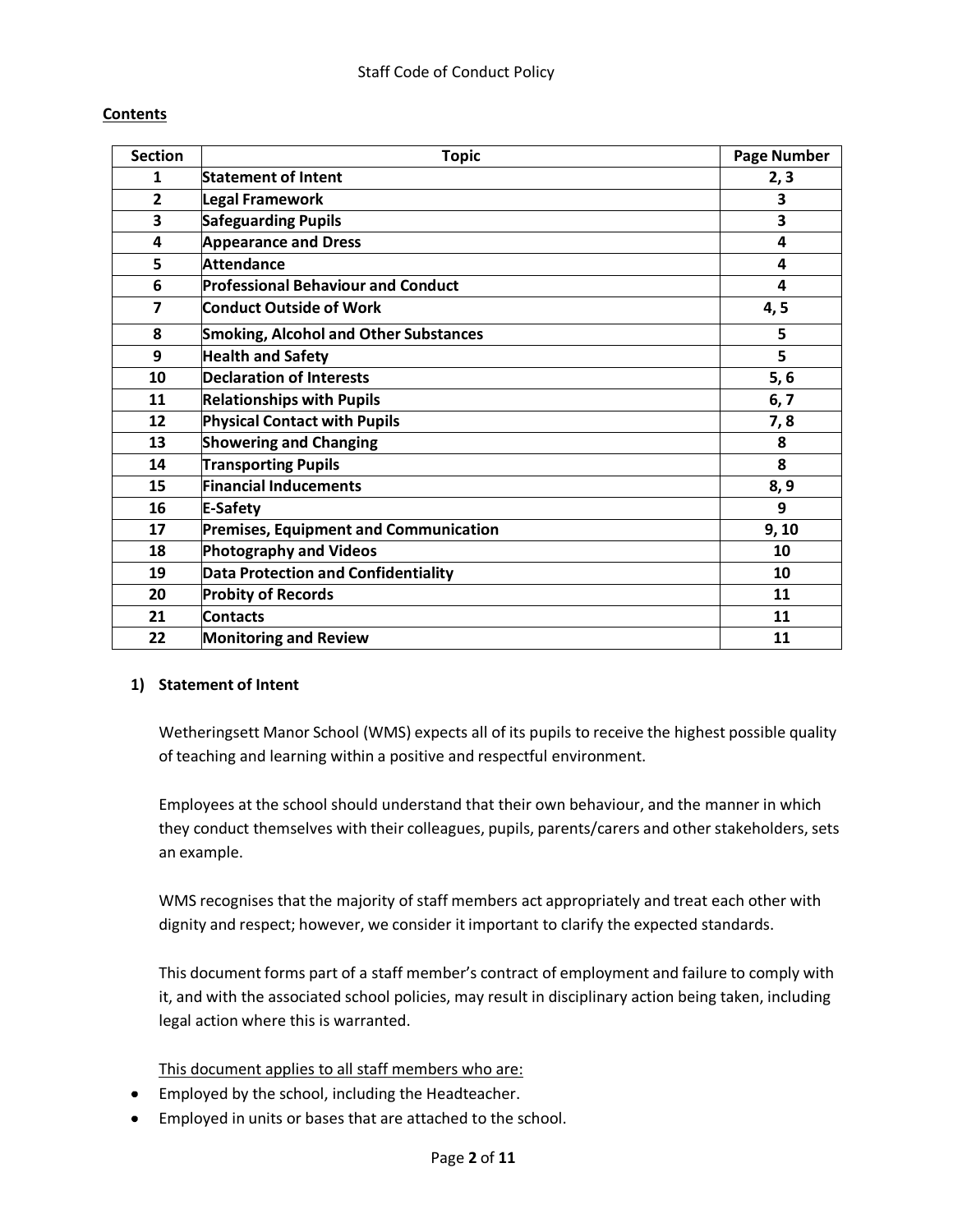This document does not apply to:

- Peripatetic staff members who are centrally employed by the Local Authority (LA).
- School catering staff employed by WMS.
- Employees of external contractors.

These employees are governed by their employment contracts and any relevant laws pertaining to their activities within the school, for example, the Data Protection Act 1998.

# **2) Legal Framework**

This policy has due regard to statutory legislation, including, but not limited to, the following:

- The Data Protection Act 1998
- The Education Act 2002
- The Children Act 1989
- The Working Time Regulations 1998 (as amended)

This policy also has due regard to statutory guidance, including, but not limited to, the following:

- DfE 'Keeping children safe in education' 2021
- DfE 'Working together to safeguard children' 2015

# **3) Safeguarding Pupils**

- 3.1 In accordance with 'Keeping children safe in education' guidance, all staff members have a responsibility to safeguard pupils and protect their welfare.
- 3.2 All staff members have a responsibility to ensure that they provide a learning environment in which pupils feel safe, secure and respected.
- 3.3 In order to effectively safeguard pupils, staff members are required to follow the procedures outlined in this Staff Code of Conduct and the Child Protection and Safeguarding Policy, ensuring that they do not act in a way that may put pupils at risk of harm, or lead others to question their actions.
- 3.4 In accordance with the school's Child Protection and Safeguarding Policy, staff members will be prepared to identify pupils who may be subject to, or at risk of, abuse and neglect, and will follow the necessary reporting and referral procedures.
- 3.5 Any staff member that has concerns about a staff member's actions or intent that may lead to a pupil being put at risk of harm will report this in line with the Whistleblowing Policy to the Headteacher immediately so appropriate action can be taken.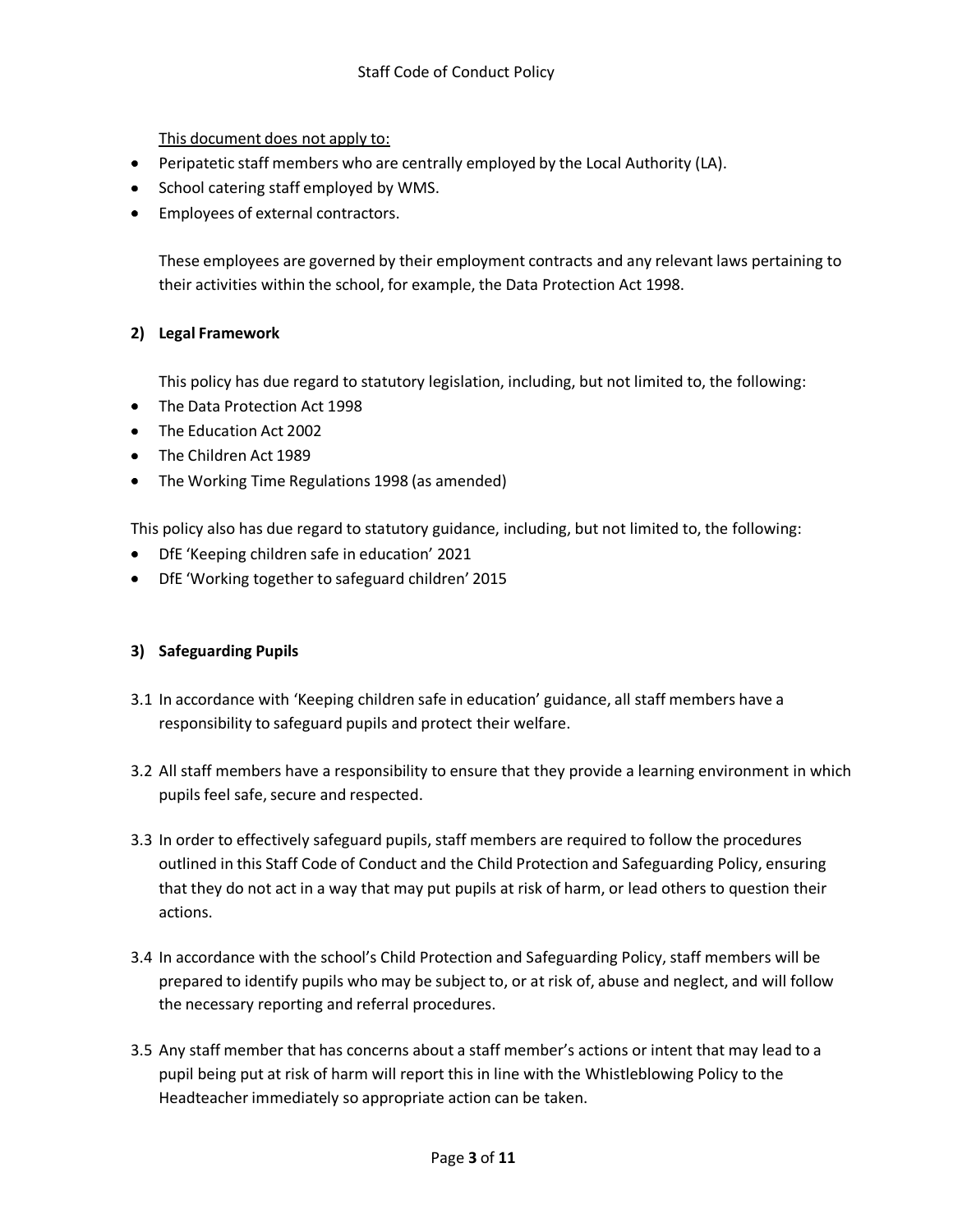# **4) Appearance and Dress**

The school expects that staff members will:

- Ensure that their appearance is clean and neat when at work or representing the school.
- Dress in a manner that is appropriate to their role.
- Remember that they are role models for pupils, and that their dress and appearance should reflect this.
- Not dress in a way that would cause embarrassment to pupils, parents/carers, colleagues or other stakeholders.
- Cover any tattoos or body art whilst in school; small earrings are acceptable, but all other body piercings must be removed.

# **5) Attendance**

The school expects that staff members will:

- Attend work in accordance with their contract of employment and associated terms and conditions in relation to hours, days of work and holidays.
- Make routine medical and dental appointments outside of their working hours or during holidays, where possible.
- Follow the school's absence reporting procedure when they are absent from work due to illness or injury.

# **6) Professional Behaviour and Conduct**

- 6.1 Staff members are expected to treat other colleagues, pupils, parents/carers, and external contacts with dignity and respect.
- 6.2 The use of foul and abusive language will not be tolerated.
- 6.3 Discrimination, bullying, harassment or intimidation, including physical, sexual and verbal abuse, will not be tolerated.
- 6.4 Staff members will not misuse or misrepresent their position, qualifications or experience, or bring the school into disrepute.
- 6.5 Staff members will inform the Headteacher if they are subject to a criminal conviction, caution, ban, police enquiry, investigation or pending prosecution.

# **7) Conduct Outside of Work**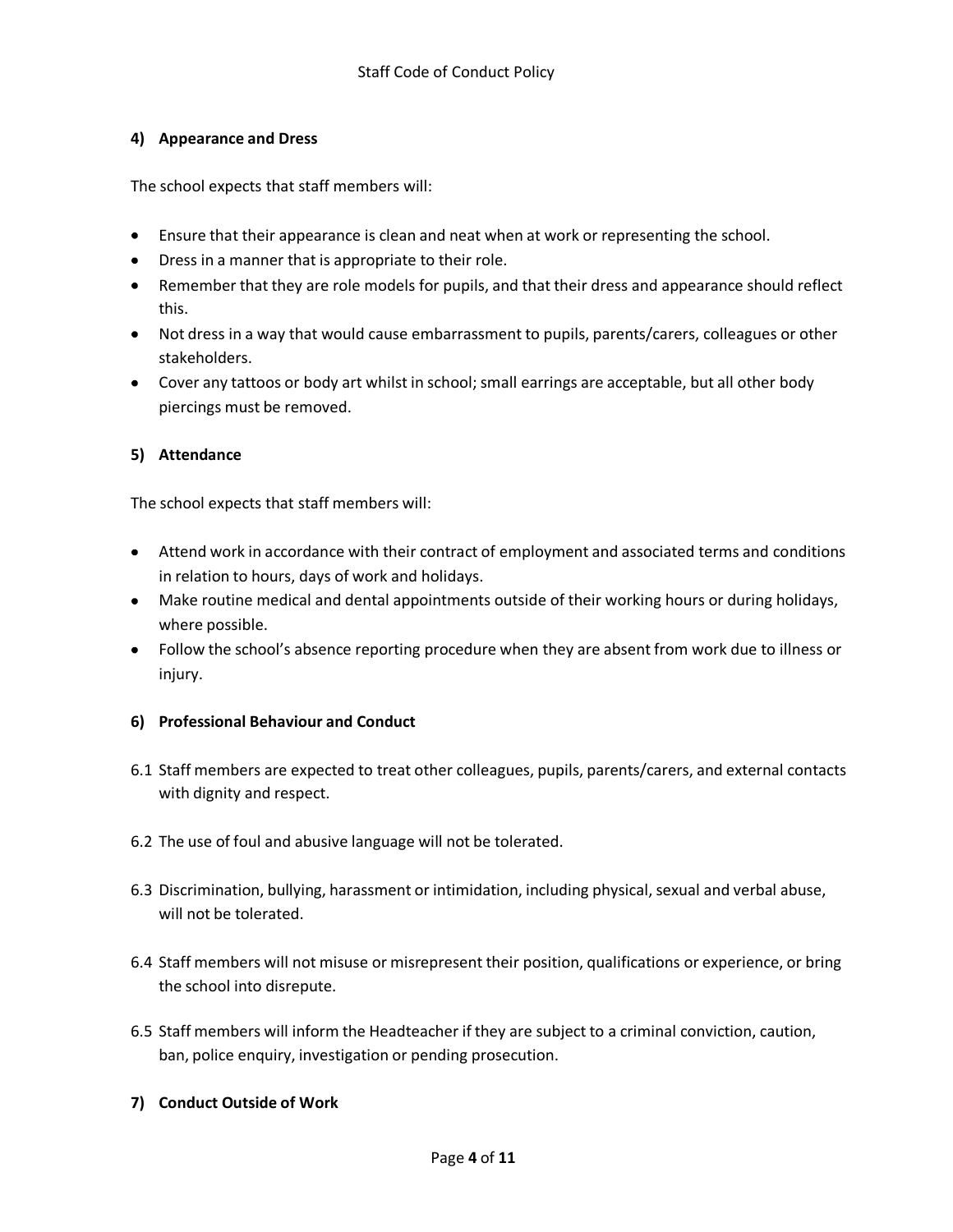- 7.1 Staff may undertake work outside school, either paid or voluntary, provided that it does not conflict with the interests of the school. The nature of the work cannot be seen to bring the school into disrepute, nor be at a level which may contravene the working time regulations or affect an individual's work performance.
- 7.2 Staff will not engage in outside work which could seriously damage the reputation and standing of the school or the employee's own reputation, or the reputation of other members of the school community. In particular, criminal offences that involve violence, possession or use of illegal drugs or sexual misconduct are unacceptable.
- 7.3 Staff will not engage in inappropriate use of social network sites which may bring themselves, the school, school community or employer into disrepute; this is explored further in section 16.

# **8) Smoking, Alcohol and Other Substances**

- 8.1 Staff will not smoke on, or within a five-mile radius of, the school premises.
- 8.2 Staff will not smoke whilst working with or supervising pupils off-site, such as when on educational visits and trips.
- 8.3 The taking of illegal drugs or alcohol during working hours is unacceptable and will not be tolerated. Staff members must never attend work under the influence of alcohol or illegal drugs.
- 8.4 If alcohol or drug usage impacts on a staff member's performance, the school has the right to discuss the matter with the employee and take appropriate action in accordance with the school's disciplinary procedures, including referral to the police.

# **9) Health and Safety**

9.1 Staff members will:

- Be familiar with and adhere to the school's Health and Safety Policy, and ensure that they take every action to keep themselves and everyone in the school environment safe and well.
- Comply with health and safety regulations and use any safety equipment and protective clothing which is supplied to them.
- Comply with hygiene requirements.
- Comply with accident reporting requirements.
- Inform the Headteacher of any paid work which is undertaken elsewhere, for compliance with The Working Time Regulations 1998 (as amended).

# **10) Declaration of Interests**

10.1Staff members are required to declare their interests, both personal and financial, wherethe group or organisation they are affiliated with would be considered to be in conflict with the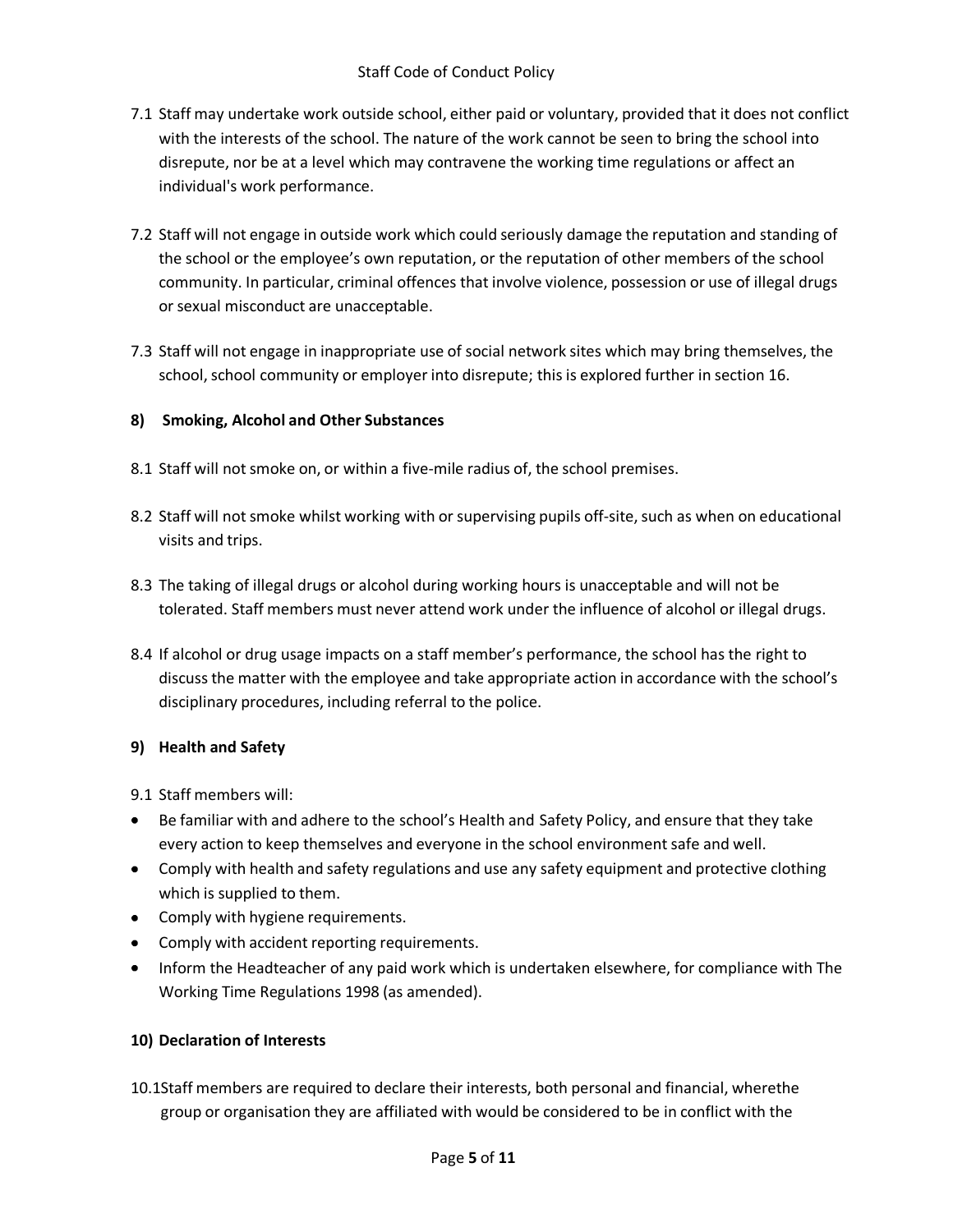ethos of the school.

10.2For the purpose of this policy, a financial conflict of interest is one where there is, or appears to be, opportunity for personal financial gain, financial gain for close relatives or friends, orwhere it may be reasonable for a third party to take the view that financial benefits may affect an individual's actions.

10.3 The term 'financial interest' means anything of monetary value, including:

- Payments for services  $\bullet$
- Equity interests
- Intellectual property rights
- Hospitality or gifts
- 10.4Examples of financial interests that must be declared include, but are not limited to, equity interests in services considered for use by the school.
- 10.5Non-financial conflicts of interest can also come into conflict, or be perceived to come into conflict, with an individual's obligations or commitments to the school. These interests may includeany benefit or advantage, including but not limited to, direct or indirect enhancement of an individual's career, or gain for immediate family or someone with whom the individual has a close relationship.

10.6Examples ofsituations that could give rise to non-financial conflicts of interest include the following:

- Pressure or temptation to accept gifts, inducements or hospitality
- Participating in the appointment, hiring, promotion, supervision or evaluation of a person with whom the individual has a close personal relationship
- Where a member of staff has or develops a close personal relationship with a colleague
- 10.7 Membership to a trade union or staff representative group does not need to be declared.
- 10.8Staff members will also carefully consider whether they need to declare their relationshipwith any individual where this might cause a conflict with school activities.
- 10.9Failure to make a relevant declaration of interests is a very serious breach of trust and, therefore, if employees are in doubt about a declaration, they are advised to contact the school ortrade union.
- 10.10 All declarations, including nil returns, will be submitted in writing to the Headteacher for inclusion on the Register of Business Interests.

# **11) Relationships with Pupils**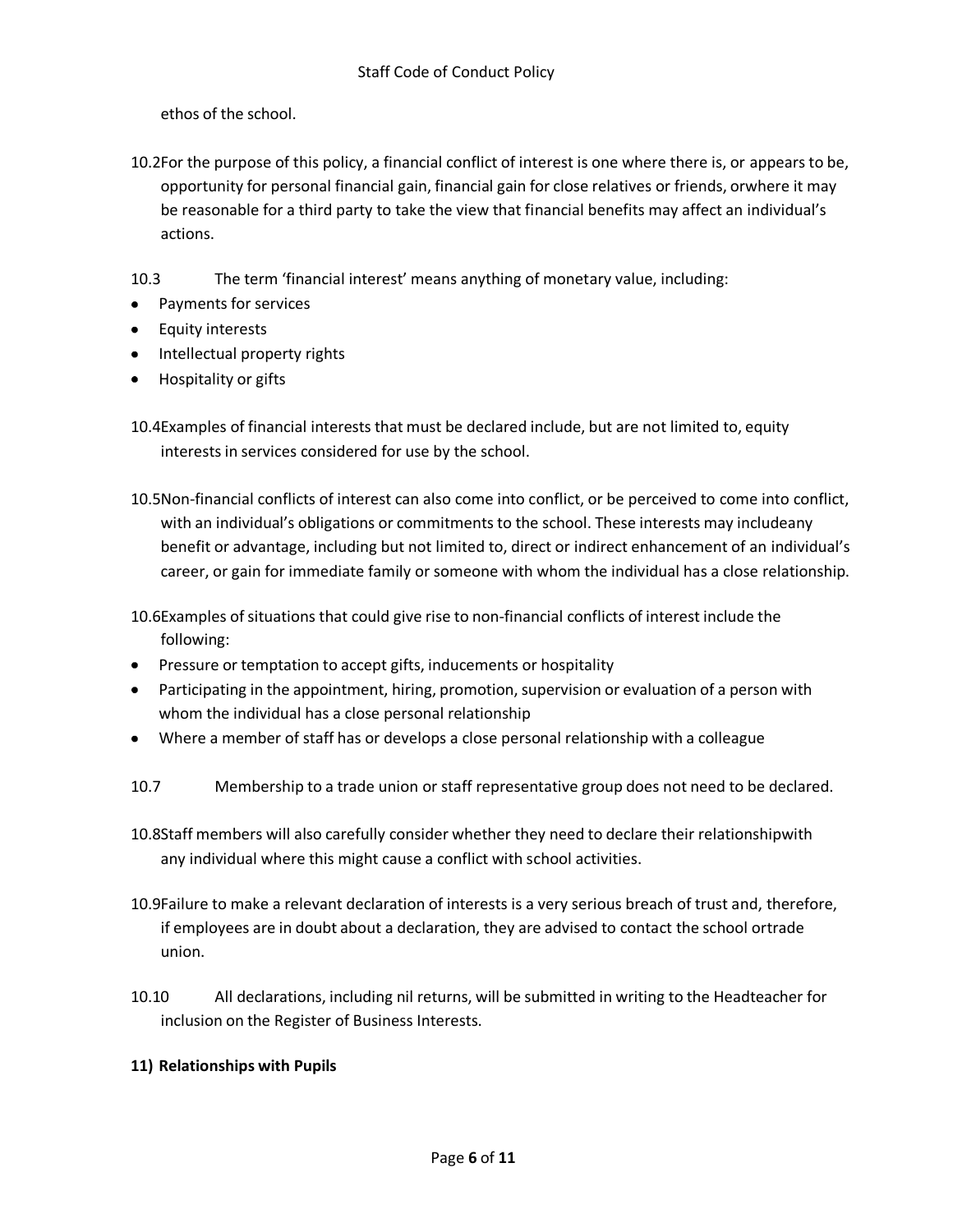The school expects that staff will:

- Maintain professional boundaries and relationships with pupils at all times, and will consider  $\bullet$ whether their actions are warranted, proportionate, safe and necessary.
- Act in an open and transparent way that would not lead to others questioning their actions.
- Ensure that they do not establish social contact with pupils for the purpose of securing a friendship, or to pursue or strengthen a relationship.
- Ensure that they do not develop personal or sexual relationships with pupils; this includes sexual remarks and discussing their own sexual relationships with, or in the presence of, pupils.
- Only contact pupils via the school's established mechanisms; personal phone numbers, email addresses or social media platforms will not be used to contact pupils.

# **12) Physical Contact with Pupils**

- 12.1The school understands that there are circumstances in which it is entirely necessary for staff to have physical contact with pupils, e.g. when applying first aid and assisting with intimate care, but staff will only do so in a professional and appropriate manner in line with relevant schoolpolicies.
- 12.2 When physical contact is made with pupils, it is imperative that it is conducted in a way which is responsive to the pupil's needs, is of limited duration and is appropriate to their age, stage of development, gender, ethnicity and background.
- 12.3 Staff will seek the pupil's permission, where possible, before initiating contact.
- 12.4Staff will always use their professional judgement when determining what physical contactis appropriate, as this may differ between pupils. As such, the pupil's feelings and wishes will always be taken into account.
- 12.5Staff will never touch a pupil in a way which is indecent, and will always be prepared toexplain their actions.
- 12.6Staff will be aware that even well-intentioned physical contact may be misconstrued by apupil, an observer or by anyone to whom this action is described and, therefore, will be preparedto justify their actions.
- 12.7 Staff will not engage in rough play, tickling or fun fights with pupils.
- 12.8Extra caution will be taken where it is known that a pupil has previously suffered fromabuse or neglect.
- 12.9Physical contact will never be secretive; if a member ofstaff believes an action could be misinterpreted, this will be reported to the Headteacher and appropriate procedures will be followed.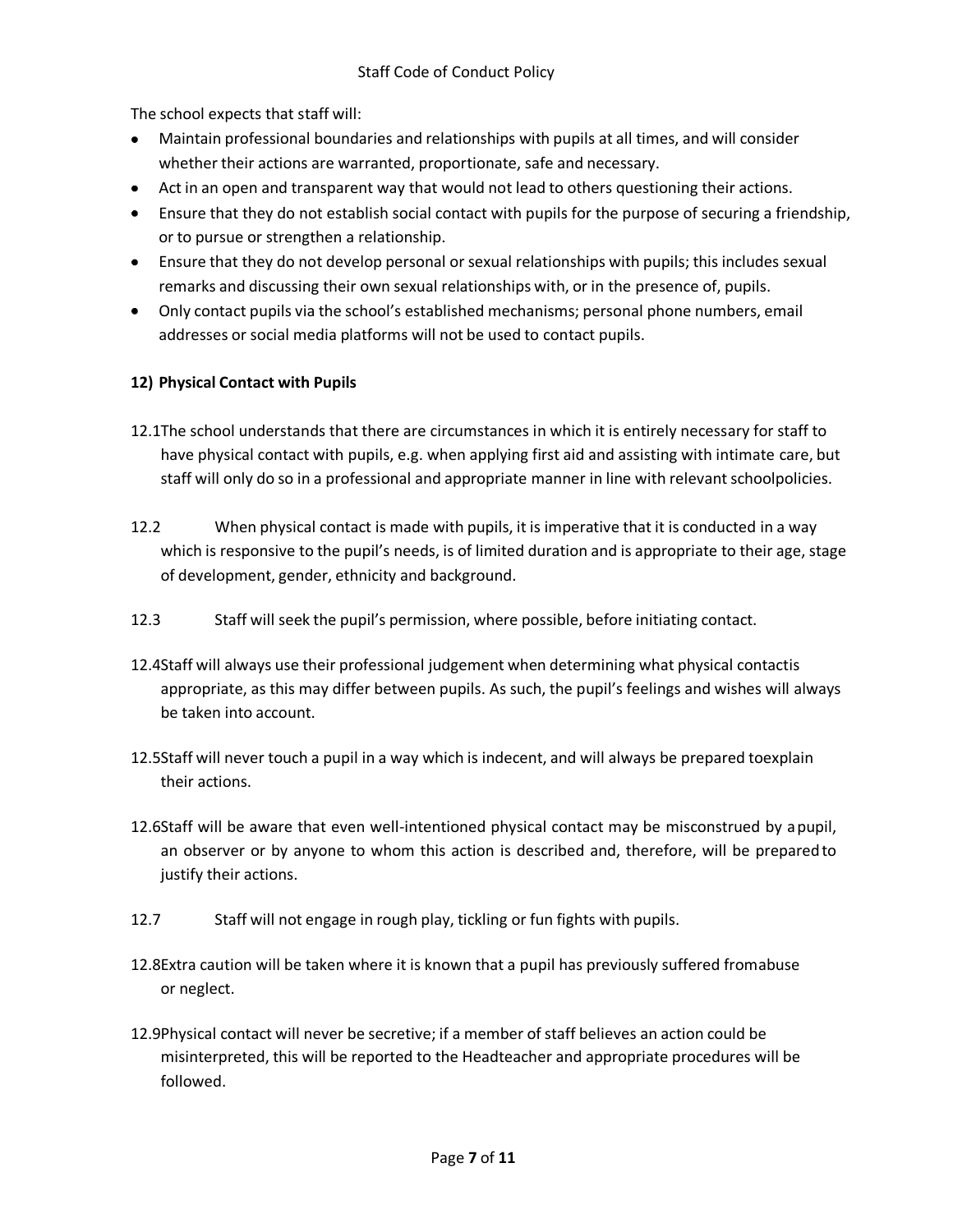- 12.10 Where it is necessary in PE classes for teachers to demonstrate use of equipment, this will be conducted with another member of staff if possible; if a pupil is required to participate, their consent will be given before doing so.
- 12.11 If a child is in distress and in need of comfort as reassurance, staff may use age-appropriate physical contact, such as placing their hand on the pupil's shoulder. Staff will remain self-aware of their actions at all times and ensure that their contact is not threatening, intrusive or subject to misinterpretation.
- **1)** Staff may also use reasonable force as a means of physical contact with pupils for restraint purposes; such instances will always be in accordance with the school's Behaviour Policy: "Promoting Good Behaviour and Discipline Policy", section 9 **'**The Use of Restrictive Physical Intervention (RPI) at WMS'.

# **13) Showering and Changing**

- 13.1Pupils are entitled to respect and privacy whilst they are changing before/after PE; however, a level of supervision is required to ensure that pupils are safe, and that they are notsubjected to bullying.
- 13.2The supervision will be appropriate to the needs and ages of the pupils, and sensitive to the potential for embarrassment.
- 13.3Staff will announce their intention of entering the changing room to allow pupils to maintain their privacy.
- 13.4 Staff will never change or shower in the same area as pupils.

# **14) Transporting Pupils**

- 14.1When it is necessary to transport pupils off-site, staff will ensure that the transport arrangements of the vehicle meet all legal requirements, they have an appropriate license, and thevehicle is roadworthy, has a valid MOT certificate and is insured.
- 14.2Staff will gain consent from parents/carers before transporting pupils, and will be awarethat the welfare of all pupils in the vehicle is their responsibility.
- 14.3Two or more staff will be present in the vehicle to avoid any discrepancy regarding safeguarding concerns.

# **15) Financial Inducements**

Staff members will:

Familiarise themselves and comply with the school's financial regulations. $\bullet$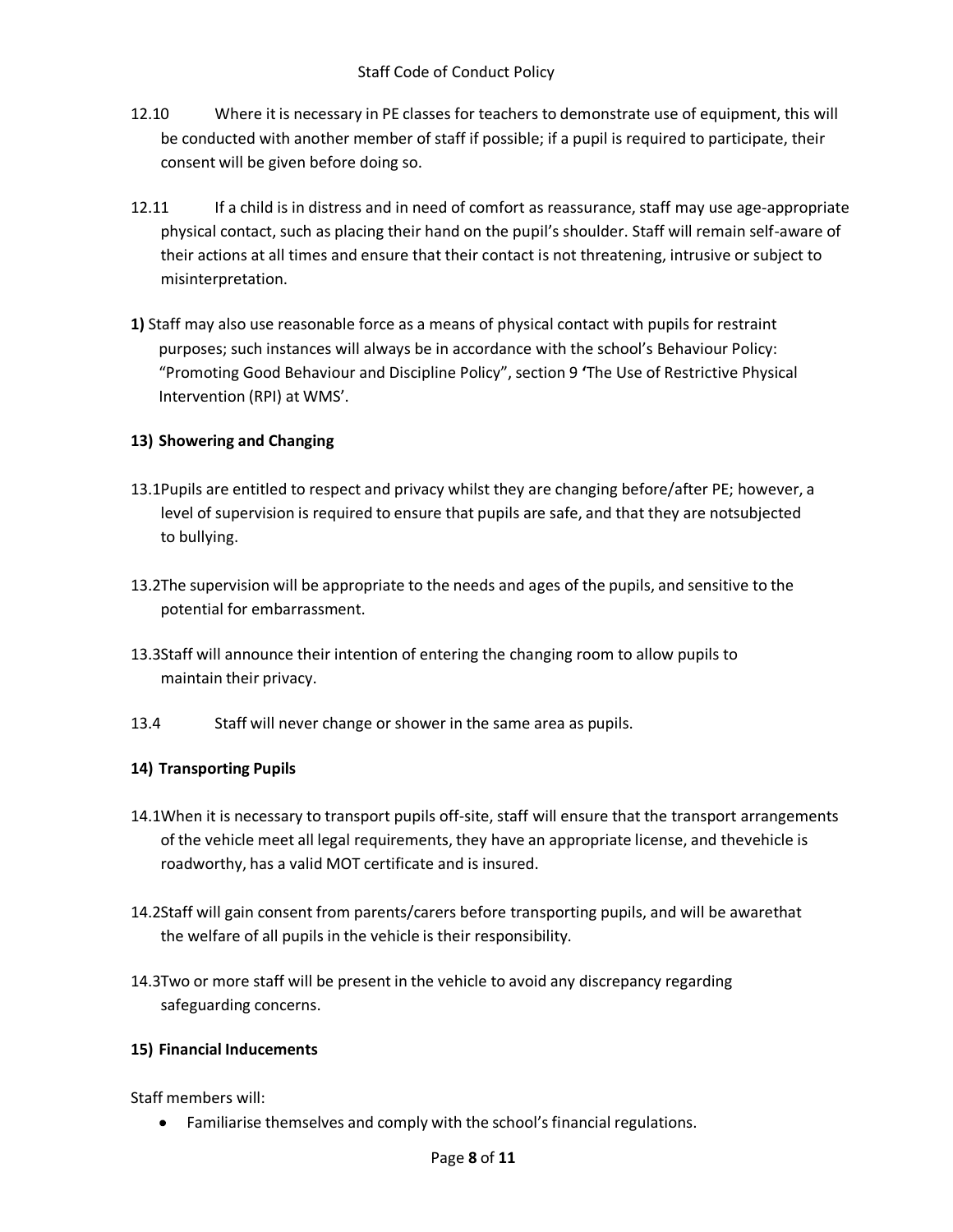- Declare to the governing board, in writing, any gifts received, with the exception of:
	- $\circ$  Low cost, functional items suitable for business rather than personal use and displaying the supplier's logo – these items may be accepted.
	- o Gifts offered by parents/carers or pupils to school staff to express their gratitude, but staff members should always refuse monetary gifts.
	- $\circ$  Hospitality in the form of meals and drinks where it is part of a normal business meeting.
	- o Authorised visits to exhibitions, demonstrations, conferences, business meals and social functions in connection with the school's business, which shall be at the school's expense.
- Not accept a personal gift, payment, or other incentive from a business contact any such gifts should be returned.
- Declare any gift that cannot be returned to the governing board, who will decide how it will be used.
- Only accept offers to specific events after authorisation from the governing board.

# **16) E-Safety**

- 16.1Staff will adhere to the procedures outlined in the school's E-safety Policy and AcceptableUse Agreement at all times.
- 16.2Staff are required to employ the highest security settings on any personal profiles they mayhave.
- 16.3Staff will not engage in inappropriate use of social networking sites; this includes contactingpupils or their family members, accepting or inviting friend requests from pupils or their family members, or following pupils or their family members on social media.
- 16.4The school understands that some staff members are also parents/carers of pupils at theschool and, therefore, may wish to make contact with other parents/carers. When doing so, staffwill exercise their professional judgement and will not contact family members on social media ifthis would lead to a conflict of interest.
- 16.5Staff will remain mindful of their use of social media and their web-based presence; this includes written content, videos or photographs, and views expressed directly or indirectly whichmay bring themselves, the school or the school community into disrepute.

# **17) Premises, Equipment and Communication**

17.1School equipment and systems are available only for school-related activities and will not be used for the fulfilment of another job or for personal use, unless specifically authorised by the Headteacher.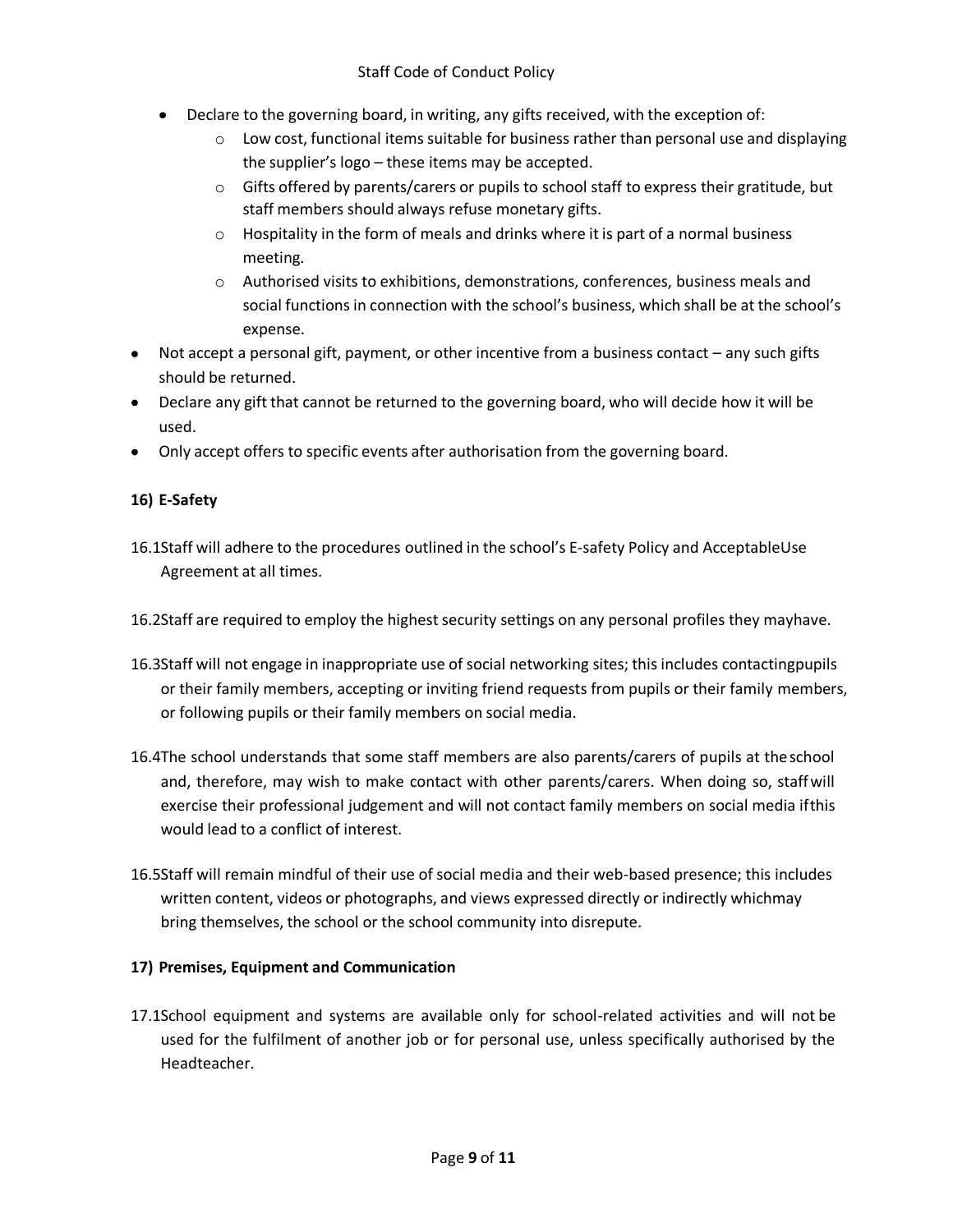- 17.2Illegal, inappropriate or unacceptable use of school equipment or communication systemsmay result in disciplinary action and, in serious cases, could lead to an employee's dismissal.
- 17.3Employees receiving inappropriate communication or material, or who are unsure about whether something he/she proposes to do might breach this policy, should seek advice from the Headteacher.
- 17.4The school reserves the right to monitor emails, phone calls, internet activity or document production, principally in order to avoid offensive or nuisance material and to protect systems from viruses, but also to ensure proper and effective use of systems.
- 17.5Communication systems may be accessed when the school suspects that the employee hasbeen misusing systems or facilities, or for the investigation of suspected fraud or other irregularity. Access will be secured only with the permission of the governing board.

# **18) Photography and Videos**

- 18.1Photographs and videos will only be taken using school equipment using personal mobilephones for this purpose is prohibited.
- 18.2Consent will be obtained from parents/carers and pupils in the event of any images orvideos of pupils which the school wishes to use, e.g. to publish on the website.
- 18.3The wishes of the pupil will also be taken into account when taking images or videos, ensuring that those who do not wish to have their photograph taken or be filmed are respected.
- 18.4The Headteacher will always be notified of the proposed use of the imagery or video and the equipment, and ensure that the use of such is included in lesson plans where this is necessary.
- 18.5All photographs and videos will be available for scrutiny, and staff will be prepared tojustify the images or footage taken.
- 18.6Careful consideration will always be given to the activities which are being filmed or photographed, in order to ensure that images or videos are not indecent and cannot be misused.

# **19) Data Protection and Confidentiality**

- 19.1Staff members are required, under the Data Protection Act 1998, to collect, maintain anddispose of sensitive or personal data in a responsible manner.
- 19.2Staff members will not disclose sensitive information about the school, its employees orthe LA to other parties.
- 19.3 The only exception whereby it is acceptable for a staff member to disclose information